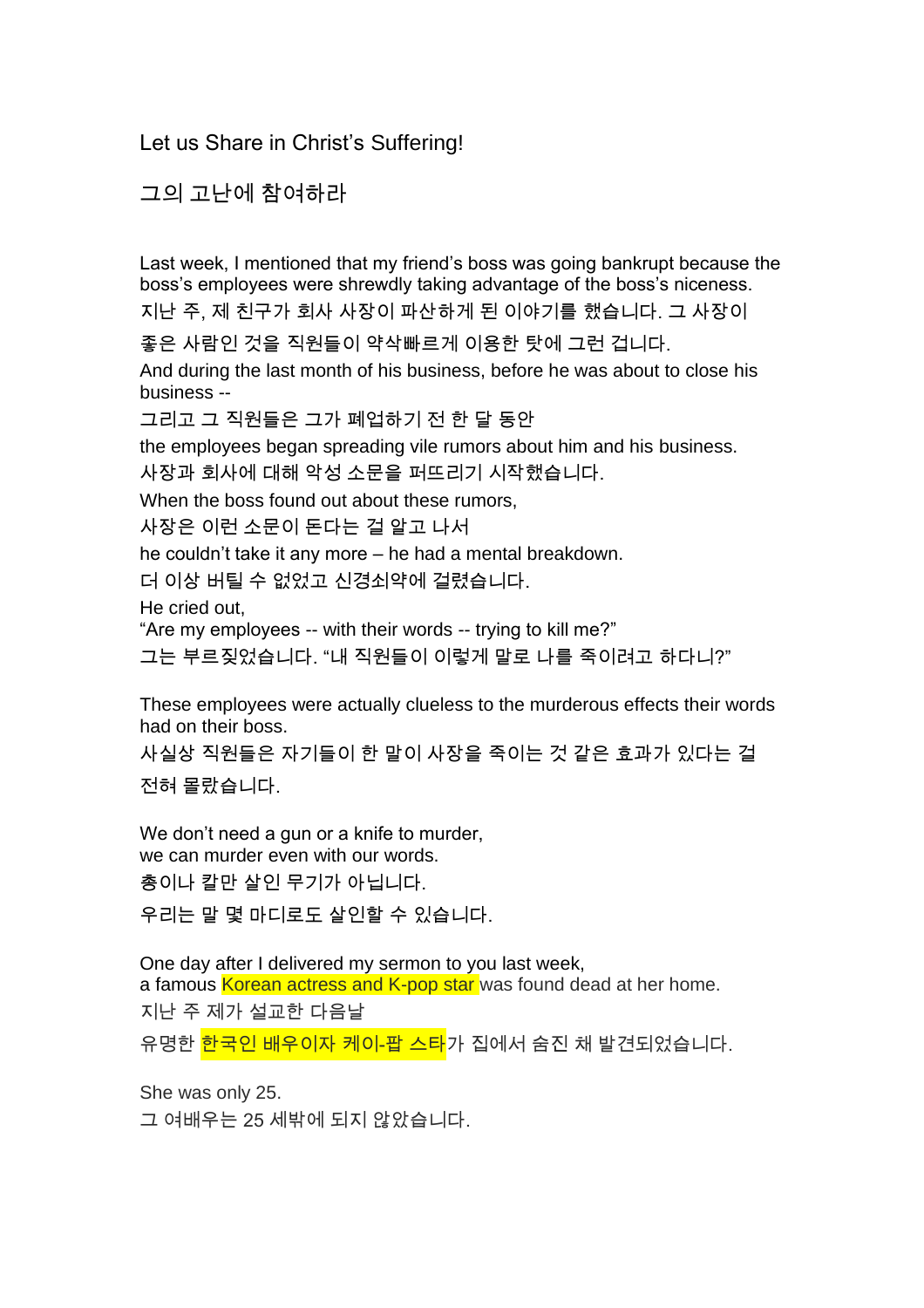What provoked her suicide was the many negative hate comments on social media posted by internet haters and trolls and much of the comments was misinformation.

그녀를 자살로 내몬 것은 SNS 에서 악플 다는 사람들이 올린 수많은 악플(악성 댓글) 때문이었습니다. 그 댓글 중 상당수는 잘못된 정보였습니다.

Her last media appearance was on **a TV show, "The Night of Hate** Comments."

그녀가 생전에 마지막으로 출연한 <mark>TV 프로그램은 '악플의 밤'</mark>이었습니다.

The program invites celebrities who have suffered from cyber-bullying to talk about their experiences.

이 프로그램에서는 사이버 괴롭힘을 겪은 유명인들이 출연해 자신의 경험을

이야기합니다.

How difficult it must have been for such a young person – throughout her teenage years and into her twenties?

그 젊은 사람이 10 대, 20 대 시절 내내 그런 일을 겪었다면 얼마나

힘들었을까요?

It must have killed her everyday to read those hateful words on the internet, words that could never be erased.

절대 삭제되지 않는 인터넷상 악플을 읽는 것으로 인해, 그녀는 날마다

죽어가고 있었을 겁니다.

As one fan tweeted, "Sulli's death shouldn't be reported as a suicide but murder. [She]was attacked constantly. There's only so much a person can take."

한 팬이 트위터에 트윗을 남겼습니다. <mark>"설리의 죽음은 자살이 아닌, 살인으로</mark> 보도되어야 한다. [그녀는] 지속적으로 공격 받았다. 그런 공격에 버티는 것은 한계가 있다."

I'm sure none of these internet haters and trolls had ever held a gun or stabbed anyone with a knife.

저는 인터넷상에서 악플을 다는 사람들이 총을 들었거나 칼로 누군가를 죽인 적이 없었을 것이라 확신합니다.

I'm sure none of them would ever consider themselves murderers.

이들 중 스스로 살인자라고 생각하는 사람도 없을 겁니다.

However, with just their words – with just their fingers or their thumbs – they kill.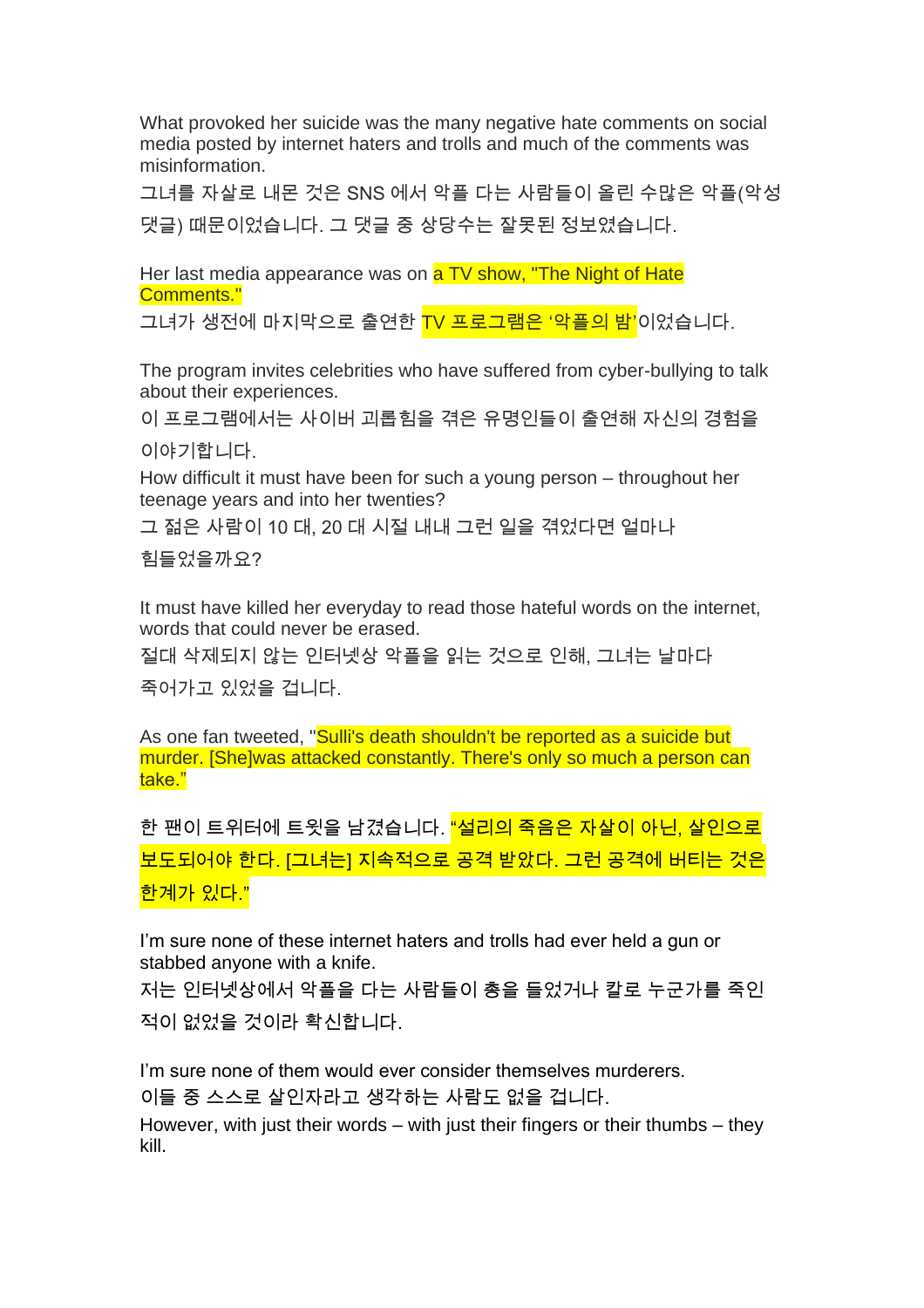하지만, 그들은 말로, 그저 자판을 두드리는 손가락, 엄지손가락을 가지고

사람을 죽입니다.

Because words kill.

왜냐면 말은 죽이는 것이기 때문입니다.

And God knows this – He knows everything – He knows how the victims feel. 그리고 하나님은 이것을 아십니다. 모든 것을 아십니다. 하나님께서는

피해자가 어떻게 느끼는지를 아십니다.

And he knows our potential to hate, potential to hurt others and yes even our potential to kill others.

하나님께서는 우리가 남을 미워하고 상처를 주고 그리고 심지어 죽일 수 있는 존재라는 것을 알고 계십니다.

You see, God's Standard of the Ten Commandments, is higher than our. That is why, according to his standard, we are all murderers. 자, <mark>십계명에 제시된 하나님의 기준</mark>은 우리 기준보다 높습니다. - 이때문에 그의 기준에 따르면 우리는 모두 살인자입니다.

The one who does not love remains in death. Everyone who hates … is a **murderer**, … No murderer has eternal life. (1 John 3:14-15)

(형제를) 사랑하지 아니하는 자는 사망에 머물러 있느니라 그 형제를 미워하는 자마다 살인하는 자니, … 살인하는 자마다 영생이 그 속에 거하지 아니하는 것을 너희가 아는 바라 (요한 1 서 3:14-15)

Have you ever hated anyone? According to God's standard, you are a murderer.

여러분은 누군가를 미워한 적이 있나요? 하나님의 기준으로, 여러분은 살인자입니다.

Have you ever hurt someone with sharp words of hatred?

누군가에게 미움으로 가득찬 날카로운 말로 상처 준 적이 있나요?

Ask your victims how they felt when you spewed bitter, venomous words on them.

그 말을 들은 피해자들에게 물어보세요. 여러분이 쓰디쓴 악독한 말을

퍼부었을 때 그들이 어떻게 느꼈는지를.

I'm sure your victims felt like they were dying inside.

그들은 속에서 죽어가는 느낌을 가졌을 게 분명합니다.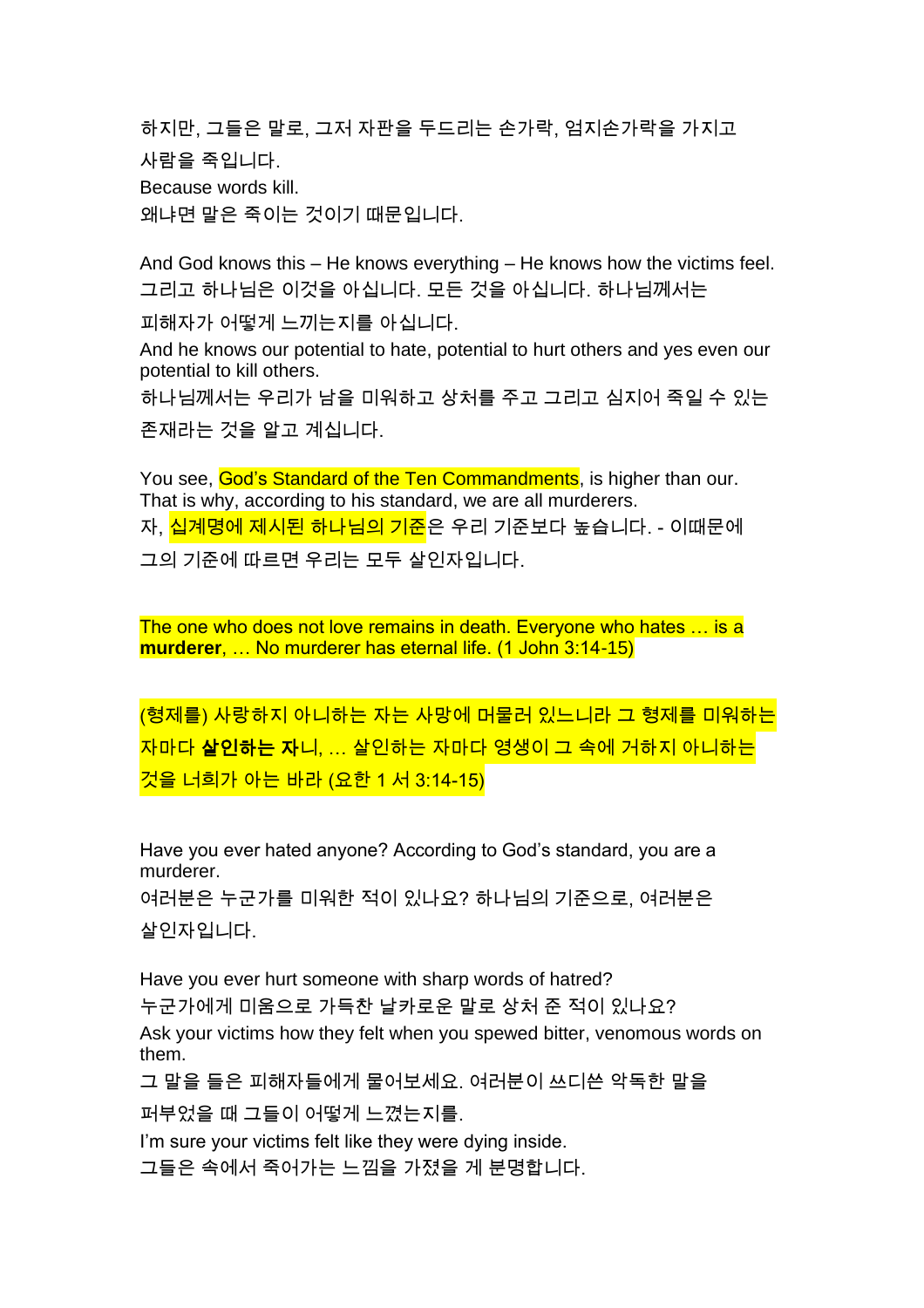Or perhaps like Sulli's haters, you typed in something bad about your victim on social media for everyone to see, never to be erased. 또는 설리에게 악플을 단 사람들처럼 여러분은 누군가에 대한 나쁜 내용을 인터넷에 올려 모두가 보게 하고 <mark>절대 삭제되지 않도록 했을지도 모릅니다</mark>.

Have you ever considered how much you hurt that person? 여러분은 그 사람에게 얼마나 큰 상처를 주었는지 생각해본 적 있나요? Their reputation ruined because of your words. 여러분이 한 말 때문에 그들의 평판은 망가졌습니다. Or maybe you spoke behind your victims' back? 아니면 여러분은 그들의 뒤에서 험담을 했을지도 모릅니다.

Maybe you spread rumors? 어쩌면 여러분은 소문을 퍼뜨렸나요?

The tongue is a small thing, but what enormous damage it can do . . .— James 3:5

혀도 작은 지체로되, 큰 것을 자랑하도다 보라 얼마나 작은 불이… - 야고보서 3:5

There is a story of a woman who came to her wise old pastor with a troubled conscience.

양심에 가책을 받은 한 여성이 나이 많은 지혜로운 목사님을 찾아온 이야기가 있습니다.

She was a habitual gossiper and she had badmouthed nearly everyone in her village.

그녀는 습관처럼 험담하고 다녔고, 거의 모든 마을 사람에 대해 나쁜 말을 했습니다.

"How can I make amends for my gossiping? How can I compensate for all the hateful words I have said?" she pleaded.

"제가 험담한 것을 어떻게 보상할 수 있을까요? 제가 악담한 것을 모두 어떤 식으로 배상할 수 있나요?" 그녀는 이렇게 간청했습니다.

The pastor said,

"If you want to make peace with your conscience, take a bag of feathers and drop one at the door of each person you have slandered."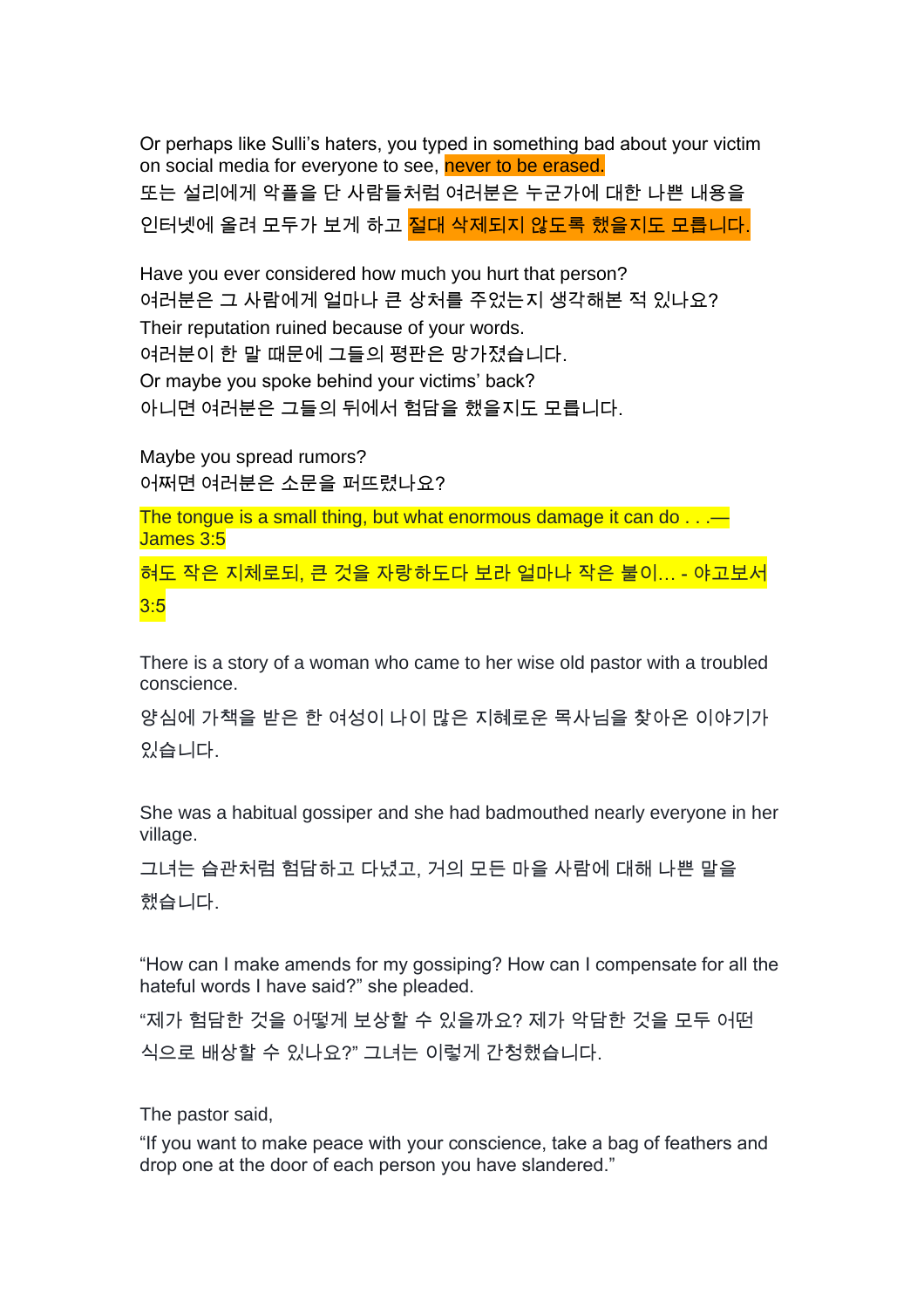목사님은 말했습니다.

"양심의 가책을 벗고 평안을 얻고 싶으면, 봉투에 깃털을 담아 험담했던 사람들 집에 하나씩 떨어뜨리고 오세요."

When she had done so, she came back to the pastor and asked, "Is that all?"

그녀는 그대로 하고 돌아와 목사님에게 질문했습니다. "이게 다예요?"

"No," said the minister, "now go back and gather up every feather and bring them all back to me."

"아뇨," 그 목사님이 말했어요. "이제 가서 깃털을 다시 하나씩 주워서 전부 가져오세요."

The woman, however, returned without a single feather. She said regretfully,

하지만 그녀는 깃털을 하나도 찾지 못하고 돌아와서, 애석해 하며 말했습니다.

"I'm afraid the wind has blown them all away,"

"깃털들이 바람에 죄다 날아간 것 같아요."

"You see," said the pastor, "so it is with gossip. Hostile words are easily dropped and these words hurt others, but we can never take the words or the pain back again."

목사님이 말했어요. "자, 험담은 그런 거예요. 나쁜 말은 툭 내뱉기 쉽고 다른 사람에게 상처를 주지만, 우리는 그 말이나 고통을 절대 주워담지 못합니다."

You see, the negative consequences of our words are quite extensive. 자, 우리가 한 말이 주는 부정적인 결과는 상당히 큽니다.

The ripple effects eventually causes pain to our targets, great pain that we the perpetrator cannot even see.

물결 효과로 인해 결국 우리가 목표한 사람에게 고통을 주지만 그 상처를 준 우리는 그것을 볼 수 없습니다.

But God sees everything so He knows – from the perspective of our victims – our words are like sharp knives that stab deeply into their hearts. 그러나 하나님은 모든 걸 보고 아십니다. - 상처 입은 사람의 관점에서 - 우리가 한 말이 그 마음 깊은 곳을 찌르는 날카로운 칼과 같다는 걸 아십니다.

God knows all this because He is everywhere and all-knowing. 하나님은 무소부재하시고 전지하신 분이므로 이 모든 걸 아십니다. But we are usually ignorant of the pain we have inflicted on our victims. 하지만 우리는 대부분 자신이 다른 사람에게 준 고통을 모르고 있습니다. So often in our self-righteousness, in our arrogance, we hypocritically criticize, blame, and rebuke others;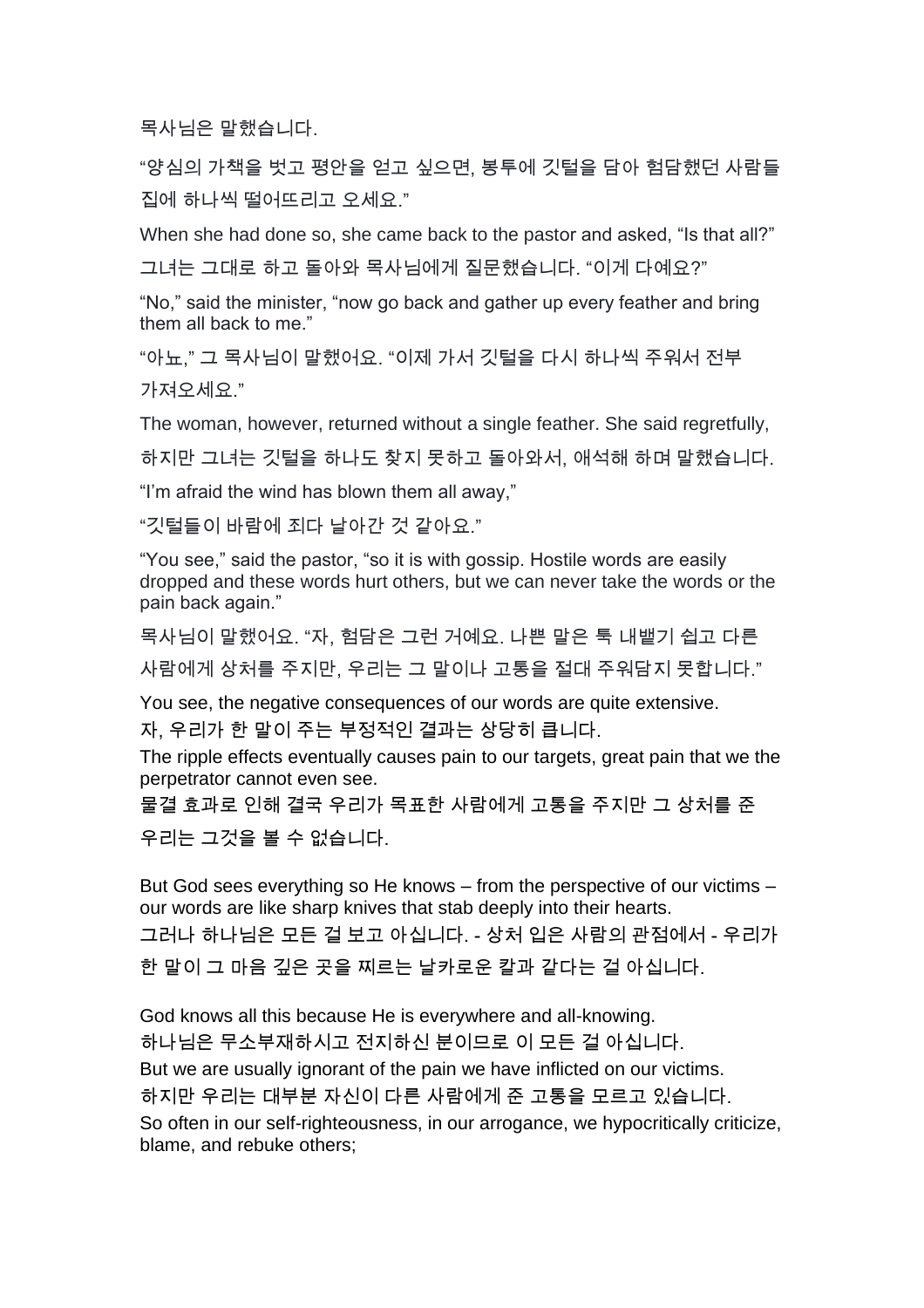그래서 우리는 종종 자기 의와 오만에 빠져서 위선적으로 다른 사람을 비판하고 비난하고 책망합니다.

while, at the same time, we assume that we are good and righteous and blameless;

그러면서 동시에 우리는 자신이 선하고 의롭고 흠 없다고 생각합니다; and just like the Pharisees in Jesus' time, we too are often blinded of our sinfulness.

예수님 시대의 바리새인들처럼 우리들도 종종 자신의 죄 있는 모습을 보지 못합니다.

Jesus says of the Pharisees, 예수님은 바리새인에 대해 이렇게 말씀하십니다.

"Woe to you, blind guides. … Woe to you … Pharisees, hypocrites! For you ... have neglected the weightier matters of ... mercy and faithfulness. These you ought to have done…. So you outwardly appear righteous to others, but within you are full of hypocrisy and lawlessness .... I send you prophets ... some of whom you will kill and crucify, and some you will .... persecute ... so that on you may come all the righteous blood shed on earth…. Matt. 23:16- 35

**16** "화 있을진저 눈 먼 인도자여 …. 화 있을진저 …. 외식하는 바리새인들이여! 너희가 …. 율법의 더 중한 바 정의와 긍휼과 믿음은 버렸도다 그러나 이것도 행하고 저것도 버리지 말아야 할지니라 …. 이와 같이 너희도 겉으로는 사람에게 옳게 보이되 안으로는 외식과 불법이 가득하도다 …. (내가 너희에게 선지자들을 보내매) …. 너희가 그 중에서 더러는 죽이거나 십자가에 못 박고 .... 더러는 박해하리라 …. 그러므로 …. 땅위에서 흘린 의로운 피가 다 너희에게 돌아가리라 …. 마태복음 23:16-35

Now among the most zealous of Pharisees in New Testament times was probably Saul, aka Paul.

신약 시대 바리새인 중 가장 열심이 있는 자로는 사울, 곧 바울을 들 수 있을 겁니다.

He zealously imprisoned and beat Christians.

그는 열심에 차서 그리스도인을 감옥에 가두고 때리며 박해했습니다.

When Stephen, a deacon of the first church and the first martyr was killed by the Pharisees, Paul says of the killing of Stephen,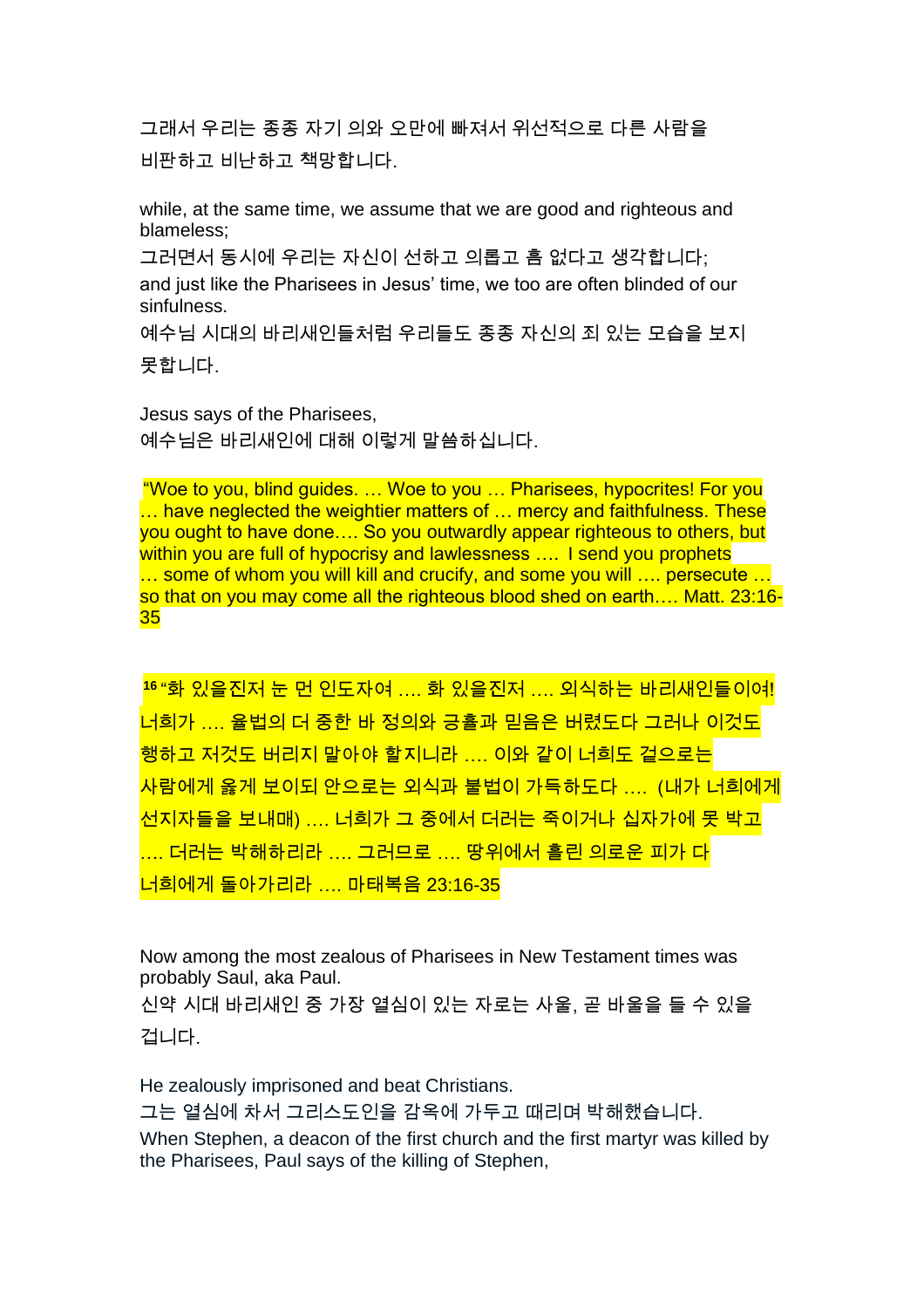첫 순교자가 된 초대 교회 집사 스데반이 바리새인들의 손에 죽임을 당할 때, 바울은 스데반을 죽이는 것을 이렇게 말합니다.

I was in complete agreement when your witness Stephen was killed. I stood by and kept the coats they took off when they stoned him. Acts 22:20

또 주의 증인 스데반이 피를 흘릴 때에 내가 곁에 서서 찬성하고 그 죽이는 사람들의 옷을 지킨 줄 그들도 아나이다 사도행전 22:20

He was in complete agreement with his death because he thought Stephen was a bad guy.

그는 스데반이 나쁜 사람이라고 생각했기 때문에 그 죽음에 완전히

찬성했습니다.

So Saul thought he was the good guy by assisting in the stoning of the bad guy.

그래서 사울은 나쁜 사람을 돌로 쳐 죽이는 일을 도왔던 자신이 선한

사람이라고 생각했어요.

But years later, as he was ready to kill more Christians -- on the road to Damascus, he was confronted by the risen and glorified Jesus. 하지만 몇 년 후, 그가 더 많은 그리스도인들을 죽이려고 했을 때 다마섹으로 가는 도상에서 부활하시고 영광 받으신 예수님을 만납니다.

... a light from heaven flashed around him. [Saul] fell to the ground and heard a voice say to him, "Saul, Saul, why do you persecute me?" Acts 9:3,4

… 홀연히 하늘로부터 빛이 그를 둘러 비추는지라 [사울이] 땅에 엎드러져 들으매 소리가 있어 이르시되 "사울아, 사울아, 네가 어찌하여 나를 박해하느냐?" 하시거늘 … 사도행전 9:3,4

Saul's heart was pierced as he realized he was wrong – and he finally understood that he was the real bad guy.

자신이 잘못되었다는 걸 깨닫자 사울은 마음에 찔림을 받았고, 마침내 자신이

진정으로 나쁜 사람임을 깨달았습니다.

His hatred and violence against the church was actually hatred and persecution of the innocent Jesus Christ.

교회에 대해 그가 가졌던 증오와 폭력은 사실 무죄한 예수 그리스도에 대한

증오와 박해였습니다.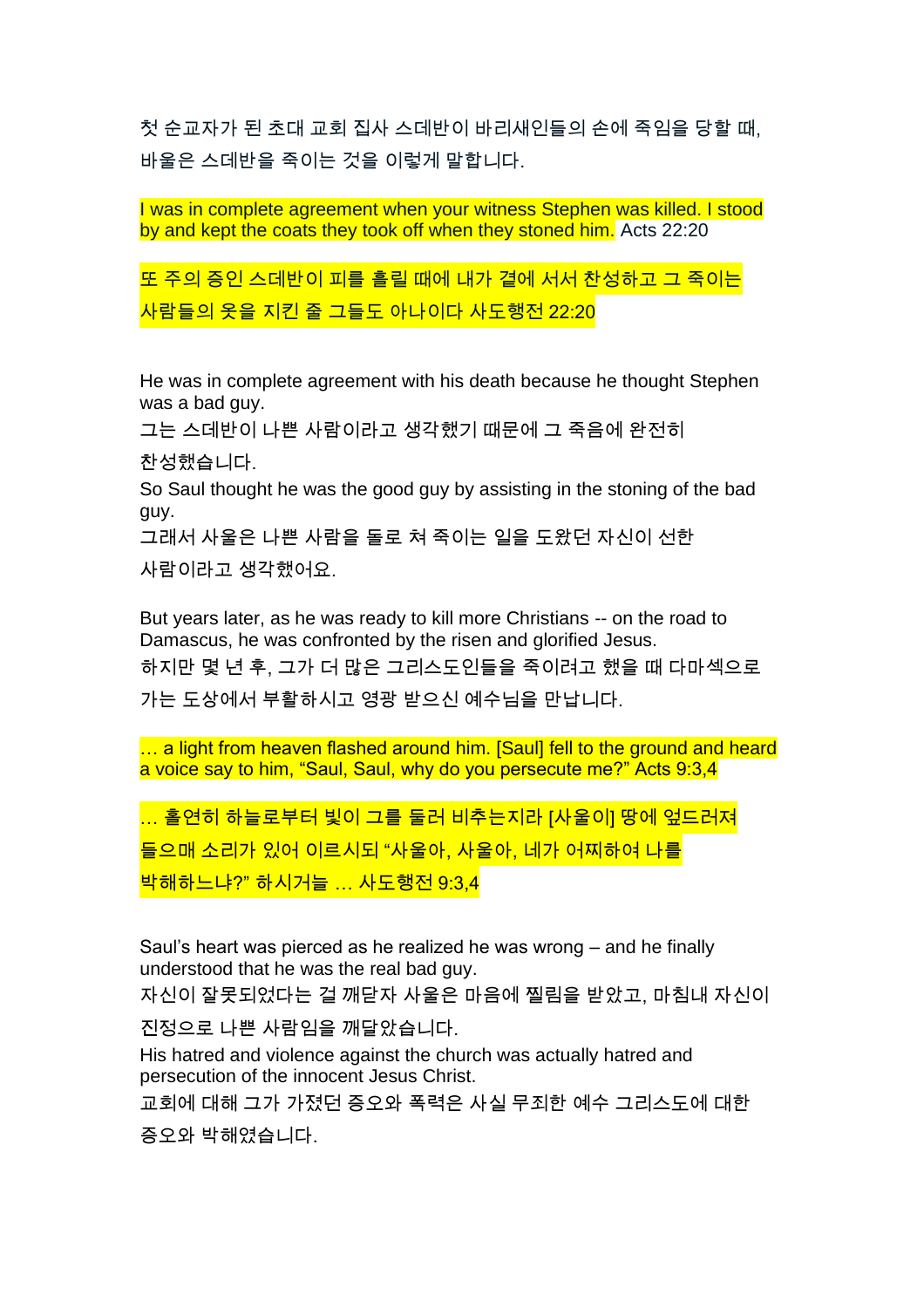In last week's sermon analogy, I used the 2003 Psychological Thriller Identity to show you a scene of another heart that was pierced.

저는 지난 주 설교 중 비유를 들어 2003 년에 나온 심리 스릴러 영화

'아이덴티디' 로 마음에 찔림 받은 또 다른 경우를 설명했습니다.

Do you remember the character Protagonist, Former Policeman Edward Dakota?

여러분은 '프로타고니스트(주인공)' 캐릭터인 전직 경찰관 <mark>에드워드 다코타</mark>를

기억하십니까?

He thinks he is the protagonist, the good cop that must rescue everyone from the bad guy.

그는 자신이 주인공, 즉 나쁜 자로부터 모든 사람을 구해야 하는 선한

경찰이라고 생각합니다.

But in actuality he is the serial killer Serial Killer Malcolm Rivers, a Psychotic Patient with Multiple Personality Disorder.

하지만 실제 그는 연쇄살인마인 '<mark>시리얼 킬러 말콤 리버스'</mark>로 <mark>다중인격장애가</mark> <mark>있는 정신질환자</mark>입니다.

Edward Dakota only realizes this when a criminal psychologist reveals his true identity as he gives Edward a mirror.

에드워드 다코타는 범죄심리학자가 에드워드에게 거울을 주면서 그의 진정한 정체성(아이덴티티)을 드러냈을 때에야 이를 깨닫습니다.

Edward looks into the mirror. 에드워드는 거울을 들여다 봅니다.

He is shocked and horrified. 그는 충격 받고 공포에 빠집니다.

He realizes he is not the good guy, but the actual murderer. 그는 자신이 좋은 사람이 아니라, 실제 살인자임을 깨닫습니다.

The truth hits him like a ton of bricks. 이 진실은 수 톤의 벽돌더미처럼 그를 강타합니다.

And **Edward is pierced to the heart**. 그리고 <mark>에드워드는 마음에 찔림을 받습니다.</mark>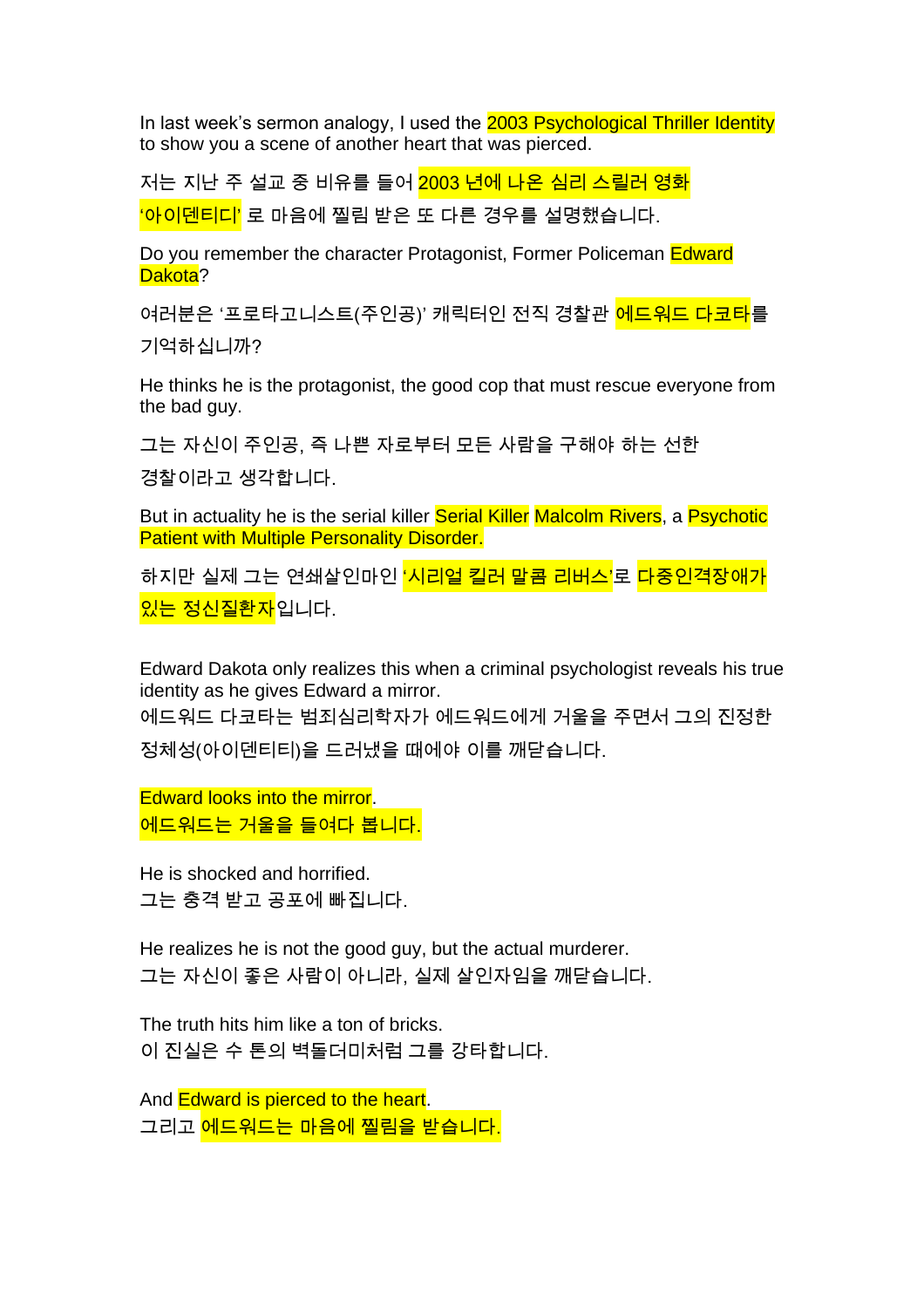I'm reminded of another cop who thought he was good but later became a serial killer.

저는 이 이야기를 통해 자신이 선하다고 생각했지만 나중에 연쇄살인마가 된 또 다른 경찰관이 떠올랐습니다.

This is the true story of

**Former Los Angeles police officer Christopher Dorner who** brought terror to southern California.

이것은 남부 캘리포니아 지역을 공포로 몰아넣은 <mark>전직 LA 경찰관 크리스토퍼</mark> <mark>도르너</mark>의 실화입니다.

**He** wanted to get revenge on his **ex-colleagues of the** Los Angeles Police Department for losing his job so he unleashed his rage and bitterness by murdering several police officers **and even their family members.**

그는 실직한 후 LA 경찰서에서 근무하던 예전 동료들에게 복수하려 했습니다. 경찰관 몇 명을 살해하고 심지어 자신의 가족까지 살해하며 자신의 분노와 비통함을 쏟아냈습니다.

Criminal psychologist, Craig Jackson says that Christopher Dorner's attitude, behavior and action stems from his narcissism. 범죄심리학자 크레이그 잭슨은 크리스토퍼 도르너의 태도, 행태와 행동은 그의 자아도취증(나르시시즘)에서 온 것이라고 말합니다.

If you take away anything a narcissist loves -- their pleasures, their pride, their power -- then to the narcissist, you become the bad guy, the villain. 만일 여러분이 자아도취자가 좋아하는 것 - 쾌락, 자부심, 권력 등을

빼앗는다면 그 사람에게 여러분은 나쁜 사람, 악한이 됩니다.

The narcissist – who is self-seeking – who is all about himself – is blinded by his lust, idolatry, and hatred and they feel they are justified to do anything – 자신을 추구하고 자신만을 생각하는 자아도취자는 스스로의 욕정, 우상,

증오에 눈이 멀어져서 자신이 무슨 행동을 하든 정당하다고 생각합니다.

including lying, cheating, and even killing – to get revenge on anyone who the narcissist deems as a threat to the idols of his heart.

거짓말, 속임수, 심지어 살인을 해도 자신의 마음 속 우상에 위협이 된다고

여기는 사람에게 복수하기 위해서라면 정당하다고 생각합니다.

In our world today, it's easy to be a narcissist. 오늘날 우리가 사는 세상에서는 자아도취자가 되기 쉽습니다. It's easy to be self-absorbed.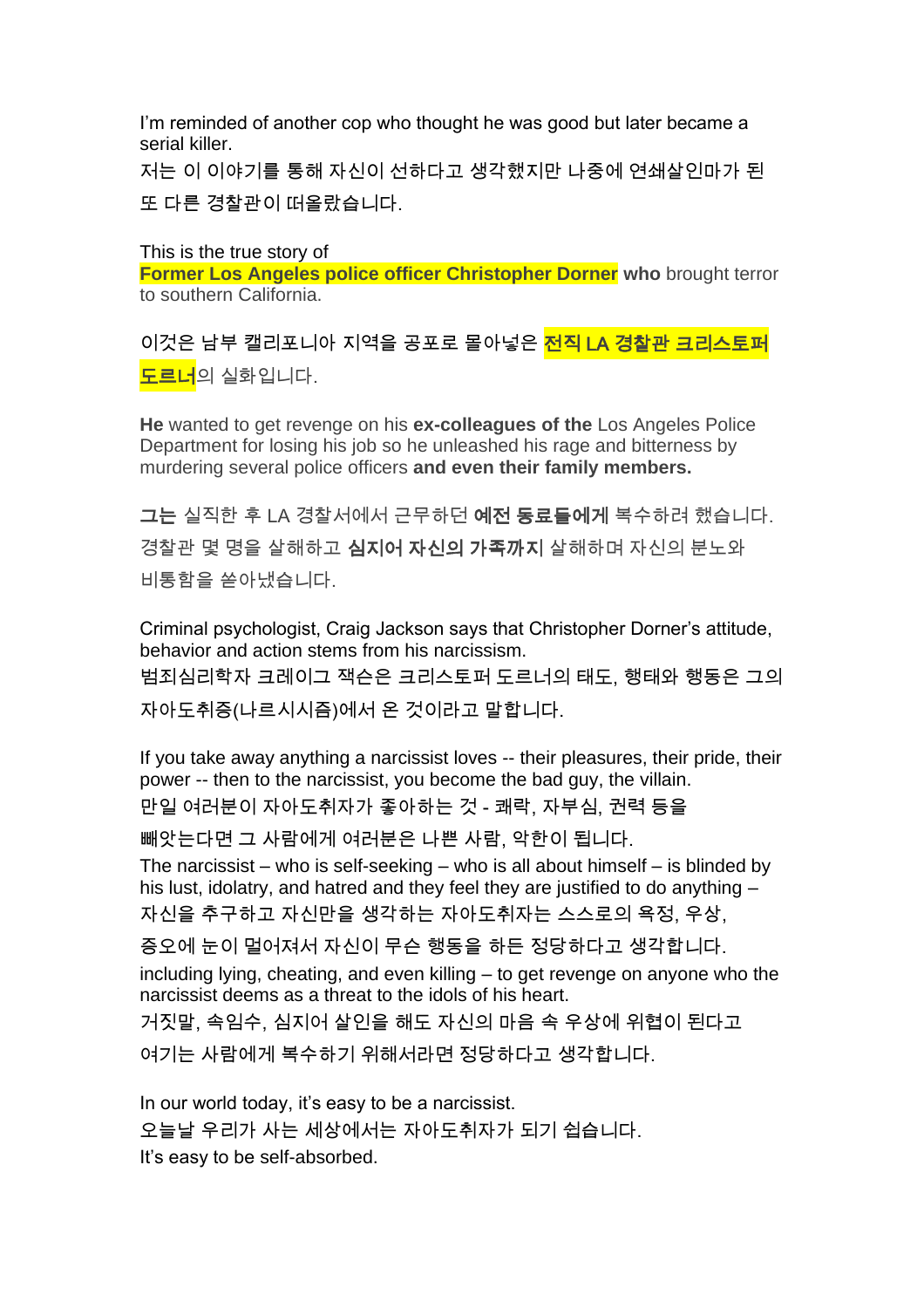자기 생각에 몰두하기 쉽습니다.

And like a narcissist, it's easy to hate anyone who would take away our pleasure, desires, our freedom to live the way we want to live. 자아도취자처럼, 우리의 쾌락, 욕구, 원하는 대로 살고 싶어하는 자유를 빼앗으려는 사람들을 미워하기 쉽습니다.

And that is why the Heidelberg Catechism says we have a natural tendency to hate God and our neighbor.

그 때문에 하이델베르크 교리문답은 ( Heidelberg Catechism) 말하기를

우리에게는 하나님과 우리 이웃을 미워하는 자연적인 성향이 있다는 것입니다.

The Bible says the same thing,

성경도 동일한 것을 이야기합니다.

"For the mind that is set on the flesh is **hostile to God**, for it does not submit to God's law; indeed, it cannot. Those who are in the flesh cannot please God.

"육신의 생각은 **하나님과 원수가 되나니** 이는 하나님의 법에 굴복하지 아니할

뿐 아니라 할 수도 없음이라 육신에 있는 자들은 하나님을 기쁘시게 할 수

없느니라

You, however, are not in the flesh but in the Spirit, if in fact the Spirit of God dwells in you. Rom. 8:7-9

만일 너희 속에 하나님의 영이 거하시면 너희가 육신에 있지 아니하고 영에

있나니 …. 로마서 8:7-9

We know that many non-Christians today openly say bad things about God, the church, and Christians.

오늘날 많은 비그리스도인들이 하나님, 교회, 그리스도인에 대하여 공개적으로

나쁘게 말하는 것을 우리는 알고 있습니다.

This is because, as the Bible says, the flesh – the carnal man -- is hostile to God and does not want to submit to God's law.

이는 성경이 말하듯이 육신 - 육적인 사람 -은 하나님과 원수가 되고 하나님의

법에 굴복하지 않기 때문입니다.

The Bible prophesied about this 2000 years ago and we see this today. 성경은 2 천 년 전에 이를 예언하였고 오늘날 우리는 그 예언된 것을 보고

있습니다.

All around us, more and more people today hate God, they hate Christianity, they hate the church, they deny the Bible and deny the existence of God.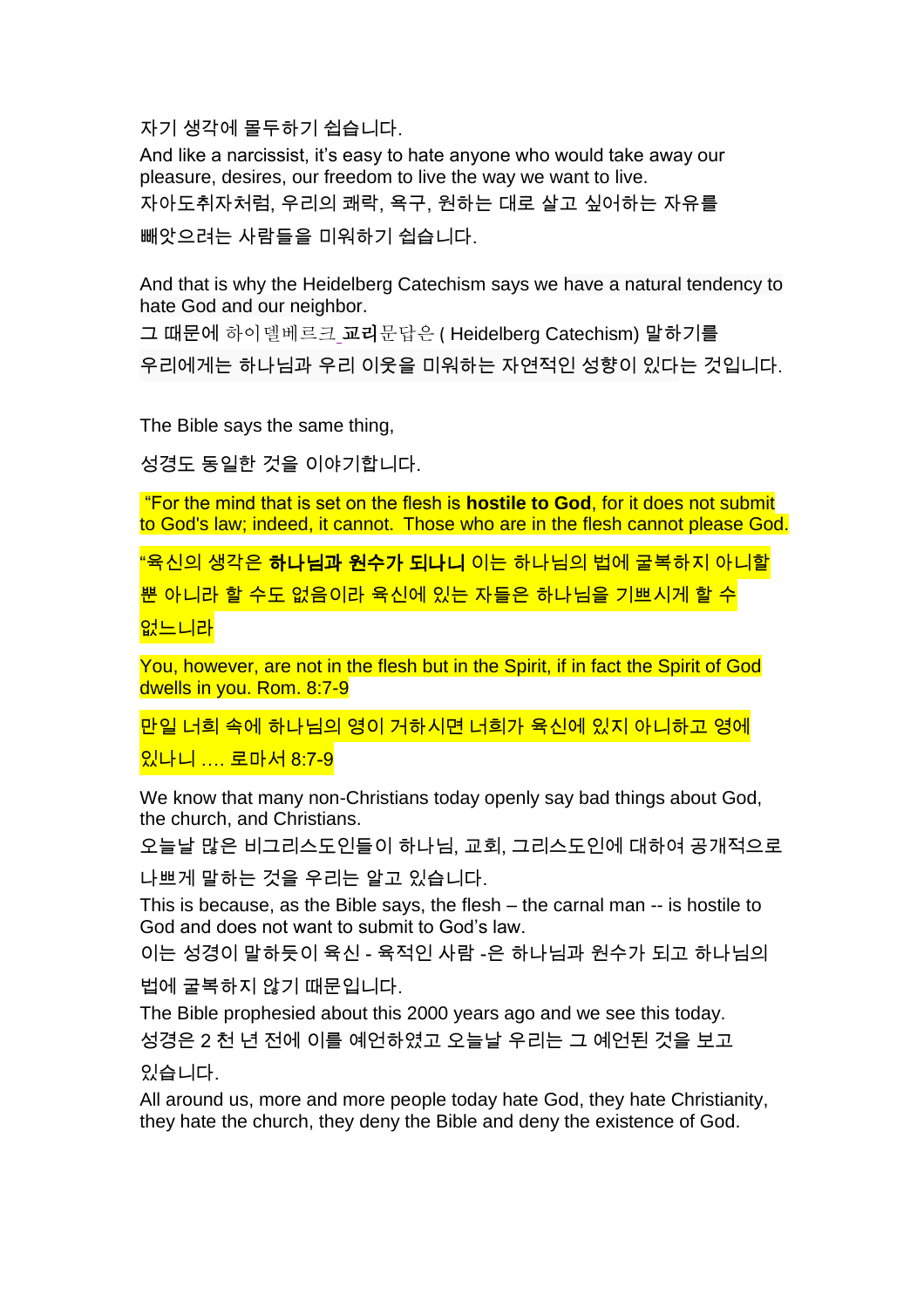오늘날 우리 주위에서는 더 많은 사람들이 하나님을 미워하고 기독교, 교회를 미워합니다. 그들은 성경을 부인하고 하나님의 존재를 부인합니다.

Anything to do with God – they say bad things. 그들은 하나님과 관련 있는 모든 것을 나쁜 것이라고 말합니다. They speak negatively about anything associated with God and it stems from their narcissism and their hostility to God. 그들은 하나님에 관한 모든 것을 부정적으로 말하는데 이는 <mark>그들의</mark> 자아도취증과 하나님과 원수가 되는 것에서 옵니다.

In the last days, people will be lovers of themselves, lovers of money, boastful, proud, … disobedient to their parents, ungrateful, unholy, without love, unforgiving, slanderous, without self-control, … lovers of pleasure rather than lovers of God …. 2 Tim. 3:1-4

말세에 사람들이 자기를 사랑하며 돈을 사랑하며 자랑하며 교만하며 …. 부모를 거역하며 감사하지 아니하며 거룩하지 아니하며 무정하며 원통함을 풀지 아니하며 모함하며 절제하지 못하며 …. 쾌락을 사랑하기를 하나님 사랑하는 것보다 더하며 …. 디모데후서 3:1-4

But we Christians must not hate. 하지만 우리 그리스도인들은 미워해서는 안 됩니다.

We must not be lovers of ourselves, lovers of money, or pleasure but we must love God and love our neighbors – even our enemies as ourselves. 우리는 자기를 사랑하지 말며 돈, 쾌락을 사랑하지 말아야 하며, 하나님을 사랑하고 이웃을 사랑해야 합니다. - 원수를 내 몸 같이 사랑하기까지 해야 합니다.

Jesus said, 예수님께서 말씀하셨습니다.

**"**Love your neighbor **as yourself."** (Mark 12:31)

"네 이웃을 네 자신과 같이 사랑하라" (마가복음 12:31)

In fact, Jesus says love your enemies. 사실, 예수님은 여러분의 원수를 사랑하라고 말씀하십니다.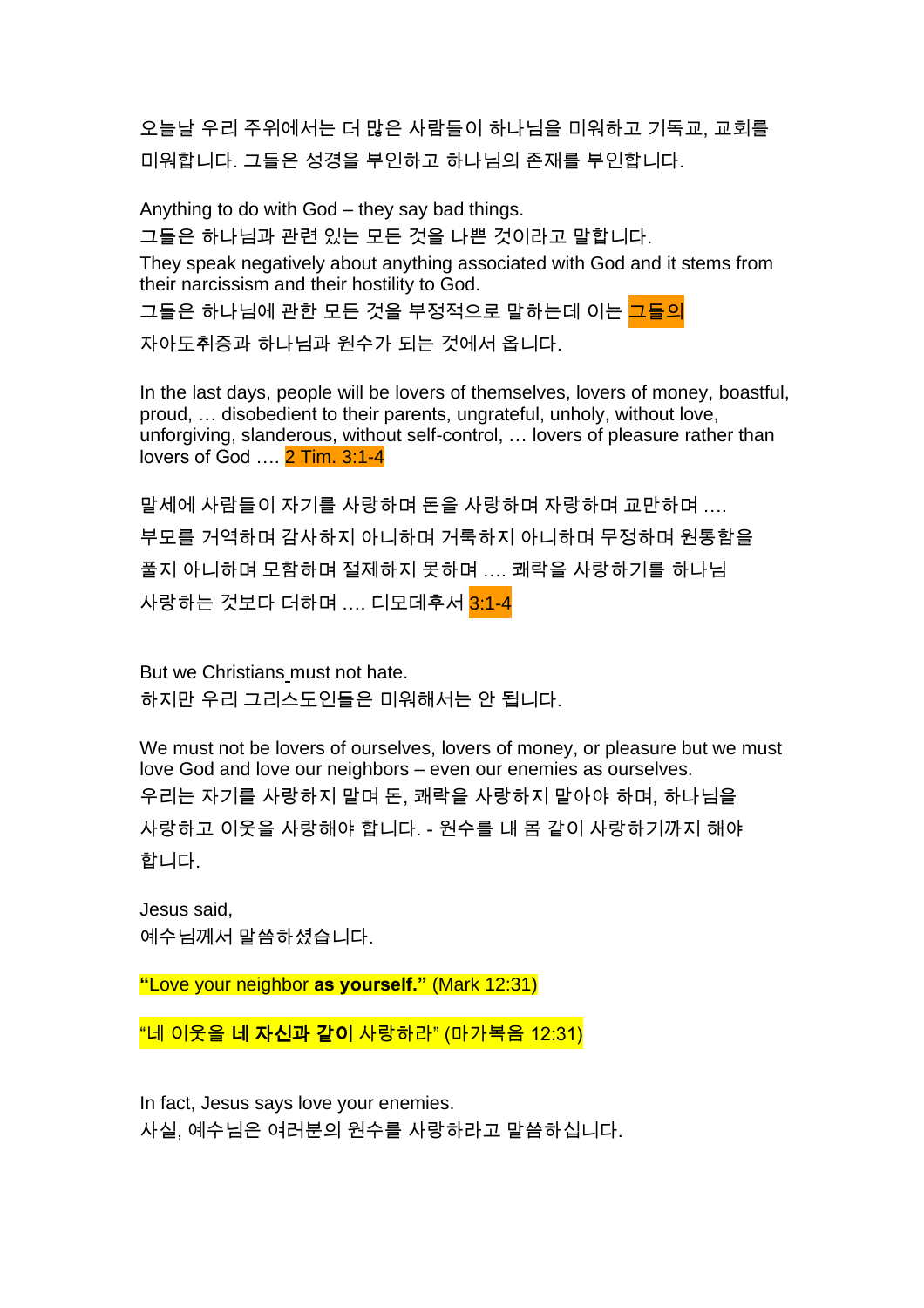No other religious founder – not Buddha, not Mohammad, not Confucian taught and lived this out – only Jesus went as far as saying, love your enemies as yourself.

어떤 종교 창시자도, 석가모니, 모하메드, 공자도 이렇게 가르치고 실천한 사람은 하나도 없습니다. 오직 예수님께서만 네 원수를 네 몸 같이 사랑하라고 말씀하셨습니다.

Not only did he command us to love our enemies, he demonstrated his love for us by even dying for his enemies on a cross.

예수님은 우리에게 원수를 사랑하라고 명하셨을 뿐 아니라 십자가 상에서 자신의 원수를 위해 죽으심으로써 우리를 향한 그의 사랑을 보여주셨습니다.

And we Christians should also love our enemies as ourselves because, as I said last week, we as sinners were once haters of God.

그리고 우리 그리스도인들도 원수를 내 몸 같이 사랑해야 합니다. 왜냐면 제가

지난 주 말씀드린 것처럼 우리도 죄인으로서 전에는 하나님을 미워하는 자였기 때문입니다.

We were His enemies and we put him on the cross, but Jesus loved us and died for us, while we were yet sinners.

우리는 그의 원수였고 그를 십자가에 못 박았지만, 예수님은 우리를

사랑하셨고 우리가 아직 죄인 되었을 때 우리를 위해 죽으셨습니다.

And he saved us from our sins, he took the penalty we deserved to suffer by dying on the cross, and He has risen so that we can have life. Praise God! 예수님은 죄로부터 우리를 구원하셨고 십자가상에서 죽으심으로 우리가 마땅히 받을 형벌을 가져가셨습니다. 그는 다시 사심으로써 우리가 생명을 갖게 해주셨습니다. 하나님을 찬양합니다!

For if, while we were God's enemies, we were reconciled to Him through the death of his Son, how much more, having been reconciled, shall we be saved through His life. (Romans 5:10)

곧 우리가 원수 되었을 때에 그의 아들의 죽으심으로 말미암아 하나님과 화목하게 되었은즉 화목하게 된 자로서는 더욱 그의 살아나심으로 말미암아 구원을 받을 것이니라 (로마서 5:10)

Unfortunately, many of us Christians have forgotten the guilt that was on our bloody hands,

불행히도, 우리 중 많은 그리스도인들이 우리의 피 묻은 손에 있던 죄를 잊어버렸습니다.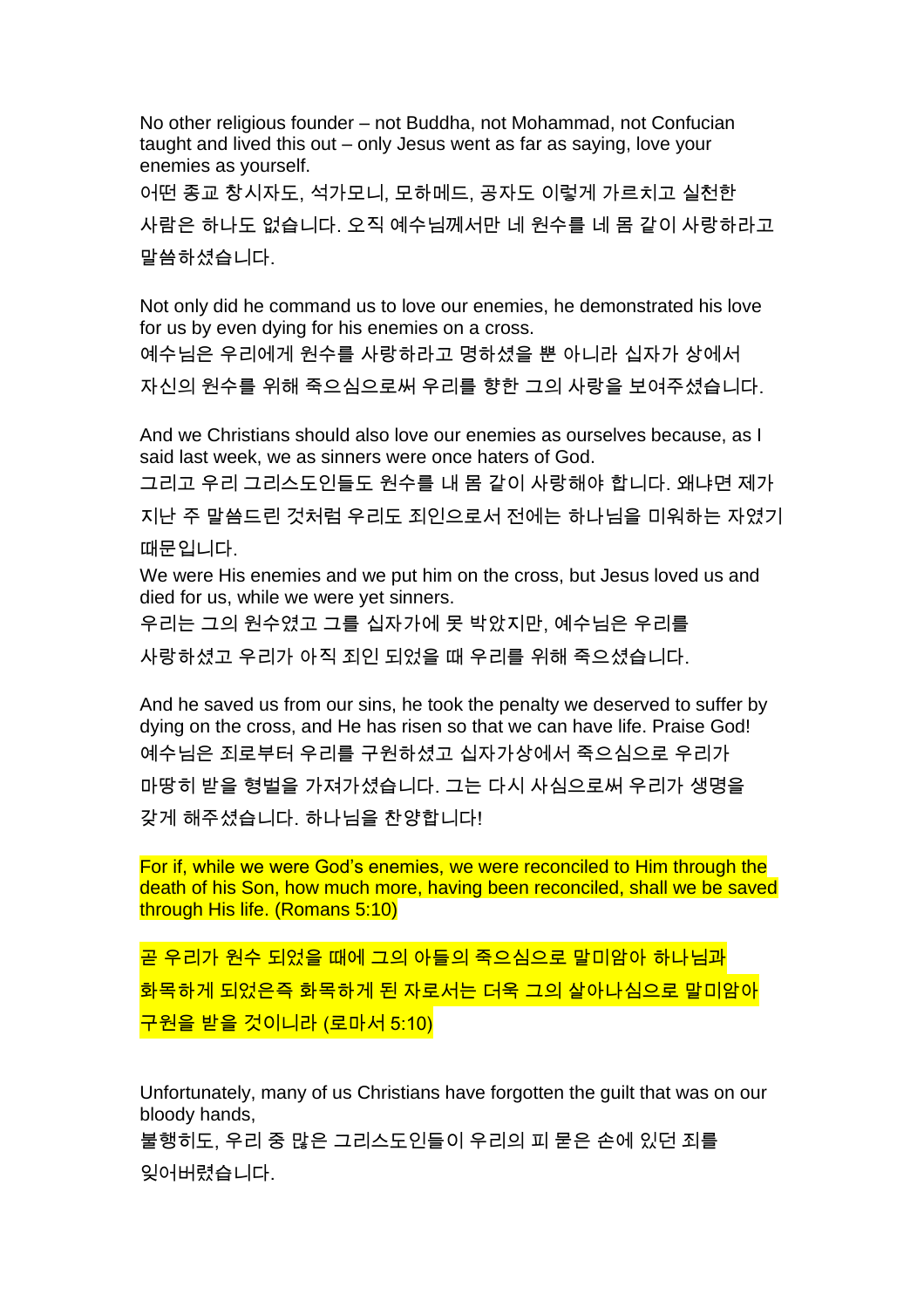we have forgotten what Jesus has done for us, while we were still sinners, while we were yet his enemies,

우리가 아직 죄인 되었을 때에, 우리가 아직 원수 되었을 때에 예수님이 우리를 위해 행하신 일을 잊었습니다.

we have forgotten the sufferings He suffered for us, we have forgotten that our very sins put Jesus on the cross to suffer and die the worst death penalty known to man.

우리를 위해 받으신 그의 고난을, 그리고 바로 우리의 죄가 예수님을 십자가에

못 박고 인간 역사에서 가장 고통스러운 사형을 당해 죽으셨다는 걸 잊어버렸습니다.

We fail to understand the Gospel and we forget God's Promise of the life-tocome in His Kingdom, where there will be no more pain, crying or death. 우리는 복음을 깨닫지 못하고 더 이상 고통, 눈물, 죽음이 없는 하나님의 나라에서 얻게 될 생명에 대한 하나님의 약속을 잊어버립니다.

And because we forget, we daily complain and grumble to God and we fail to love our neighbors and we seek revenge on our enemies and we fail to be grateful to the God who has given us all things, including His Son. 우리가 잊어버리기 때문에 우리는 날마다 하나님께 불평하고 원망하고 우리가 이웃을 사랑하지 못하기 때문에 우리는 원수에게 복수하려고 하며 우리에게 그의 아들까지 모든 것을 주신 하나님께 감사하지 못합니다.

Beloved, considering all that He has given us, we should not complain about our suffering; instead we should share in Jesus' suffering and continue to do good, even when life is difficult and even when we are mistreated. 사랑하는 여러분, 그가 우리에게 주신 모든 것을 생각하면 우리는 고난에 대해 불평해선 안됩니다. 대신 삶이 힘들고 다른 사람이 우리를 학대할 때라도 우리는 예수님의 고난에 참여하고 계속 선을 행해야 합니다.

## **1 Peter 4:12-16,19**

Beloved, do not be surprised at the fiery ordeal that has come on you to test you, as though something strange were happening to you. **<sup>13</sup>** But rejoice as you share in the sufferings of Christ, so that you may be overjoyed when his glory is revealed. **<sup>14</sup>** If you are insulted because of the name of Christ, you are blessed, for the Spirit of glory and of God rests on you. **<sup>15</sup>** If you suffer, it should not be as a murderer or thief or any other kind of criminal, or even as a meddler.**<sup>16</sup>** However, if you suffer as a Christian, do not be ashamed, but praise God that you bear that name. ...]**<sup>19</sup>** So then, those who suffer according to God's will should commit themselves to their faithful Creator and continue to do good.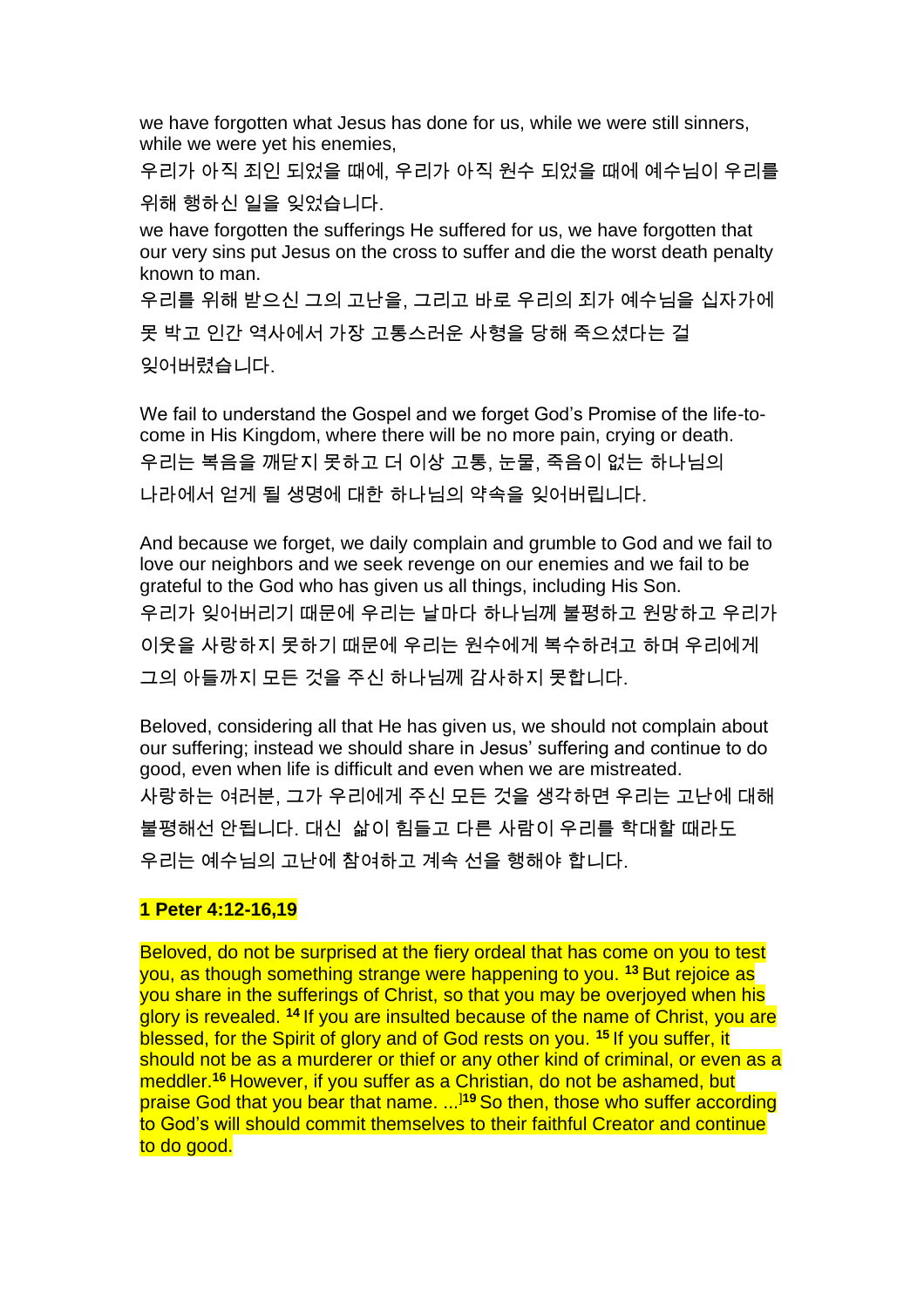## 베드로전서 4: 12-16,19

사랑하는 자들아 너희를 연단하려고 오는 불 시험을 이상한 일 당하는 것 같이 이상히 여기지 말고 **<sup>13</sup>** 오히려 너희가 그리스도의 고난에 참여하는 것으로 즐거워하라 이는 그의 영광을 나타내실 때에 너희로 즐거워하고 기뻐하게 하려 함이라 **<sup>14</sup>**너희가 그리스도의 이름으로 치욕을 당하면 복 있는 자로다 영광의 영 곧 하나님의 영이 너희 위에 계심이라 **<sup>15</sup>** 너희 중에 누구든지 살인이나 도둑질이나 악행이나 남의 일을 간섭하는 자로 고난을 받지 말려니와 **<sup>16</sup>** 만일 그리스도인으로 고난을 받으면 부끄러워하지 말고 도리어 그 이름으로 <u>하나님께 영광을 돌리라 …. <sup>19</sup> 그러므로 하나님의 뜻대로 고난을 받는 자들은</u> 또한 선을 행하는 가운데에 그 영혼을 미쁘신 창조주께 의탁할지어다

As Jesus suffered, the early church suffered – they suffered far more than all of us do today. Yet, they rejoiced in sharing in the sufferings of Christ. 예수님이 고난 당하셨듯이 초대 교회도 고난 받았습니다. 그들은 오늘날 우리가 받는 것보다 훨씬 심한 고난을 받았습니다. 하지만 그들은 그리스도의 고난에 참여하는 것으로 즐거워했습니다.

Even when they were insulted, when they were mistreated, they still did good to others – they had learned to love their enemies as themselves. 그들은 치욕 당했을 때, 학대 당했을 때도 여전히 사람들에게 선을 행하였습니다. - 그들은 원수를 제 몸 같이 사랑하는 것을 배웠습니다.

And we know this to be true – history – because of historians like  $\frac{r}{\text{r}}$  acitus on the Early Church Persecutions 그리고 우리는 <mark>초대 교회의 박해를 기록한 역사가 타키투스</mark> 때문에 이것이 진실, 곧 역사라는 것을 압니다.

*Nero fastened the guilt and inflicted the most exquisite tortures on a class hated for their abominations, called Christians (Tacitus)*

네로는 가증스럽다는 이유로 미움 받는 '그리스도인'이라 불린 계층에게 죄를 뒤집어 씌우고 가장 극심한 방법들로 고문했다.(타키투스)

"...*a vast multitude, were convicted, .... And in their deaths they were made the subjects of sport; for they were wrapped in the hides of wild beasts and torn to pieces by dogs, or nailed to crosses, or set on fire, and when day declined, were burned to serve for nocturnal lights*."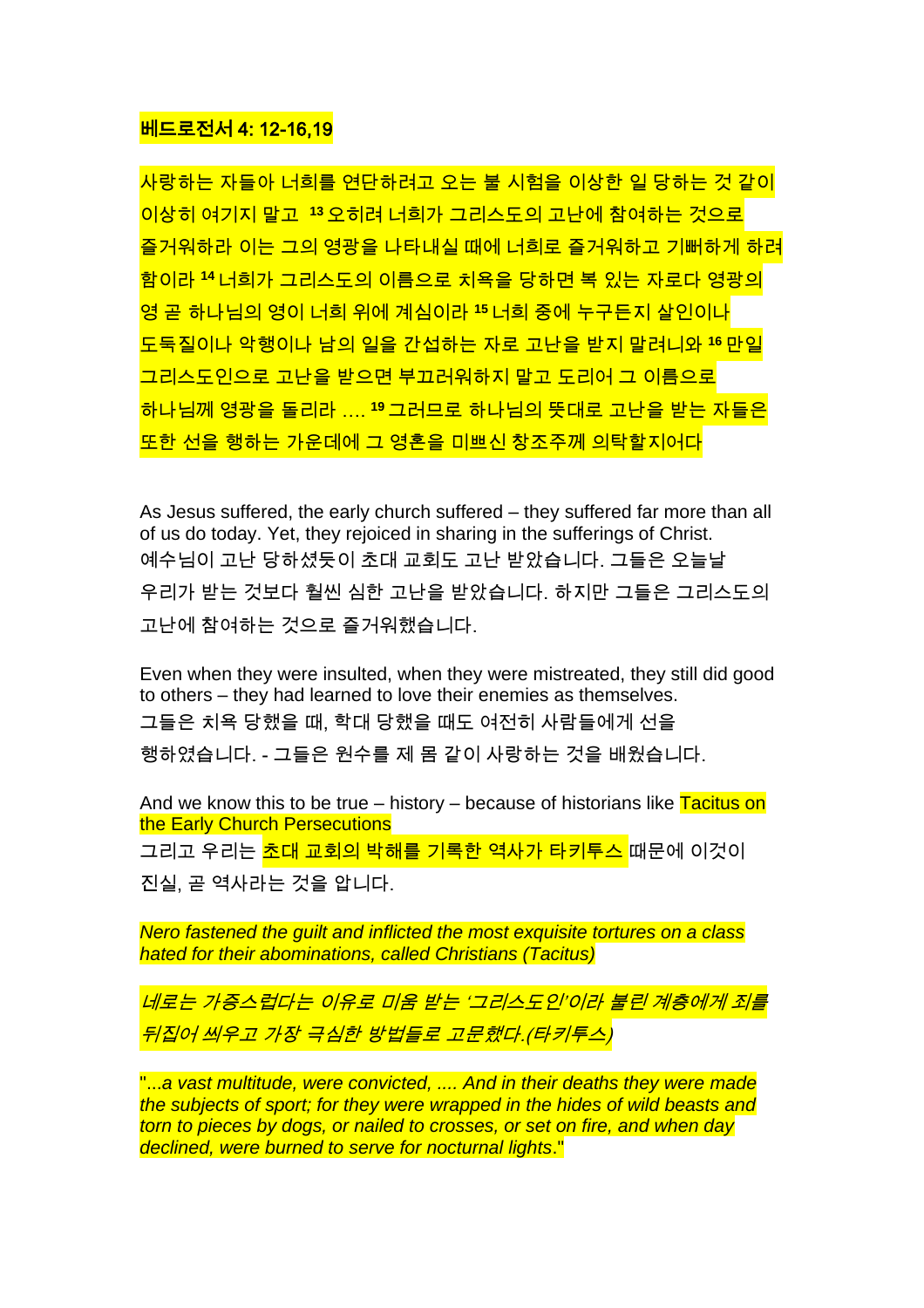"... 수많은 사람들이 유죄 판결을 받았다 .... 그리고 그들은 죽어가면서 오락의 대상이 되었다; 그들은 들짐승의 가죽에 싸여 내던져졌고 개떼에 의해 온몸이 찢겨나가거나 십자가에 못박히거나 화형을 당했는데, 날이 저물 때 그들은 불에 타면서 밤중에 어둠을 밝히는 불빛으로 사용되었다."

They were persecuted and willing to go to their death. 그들은 박해 받았고 죽음을 마다하지 않았다.

In fact the Emperor Nero, when he had important guests and parties at nighttime, he would pour burning oil and use them as candle lights for his parties.

사실상 네로 황제는 밤에 중요한 손님이 있거나 파티를 열 때 끓는 기름을 그들에게 붓고 파티장의 촛불처럼 사용했다.

Let us also look at another 1<sup>st</sup> century Roman historian: **Pliny on the Persecutions** of the Early Church

또 다른 1 세기 로마 역사가 <mark>플리니우스가 기록한 초대 교회의 박해</mark>를

살펴봅시다.

Pliny states, "*I have observed the following procedure: I interrogated these as to whether they were Christians; those who confessed I interrogated a second and a third time, threatening them with punishment; those who persisted I ordered executed....*"

"나는 다음과 같은 과정을 관찰하였습니다: 나는 그리스도인인지 아닌지를 알아내려고 그들을 심문했습니다; 그리스도인이라 고백한 자들에게 나는 형벌을 받을 것이라고 위협하면서 두 번, 세 번 더 심문했습니다; 그래도 <u>입장을 고수하는 자들에 대해서 나는 처형을 명하였습니다 ....</u>"

"For the matter seemed to me to warrant consulting you, especially because of the number involved. For many persons of every age, every rank, and also of both sexes are and will be endangered…" - 플리니우스

"저로서는 당신과 이 문제를 상의해야 할 것 같은데, 특히 관련된 사람 수가 문제입니다. 모든 연령대, 모든 계층, 남녀를 무론한 수많은 사람들이 위험에 처해 있고, 앞으로 위험에 처하게 될 것이기 때문입니다.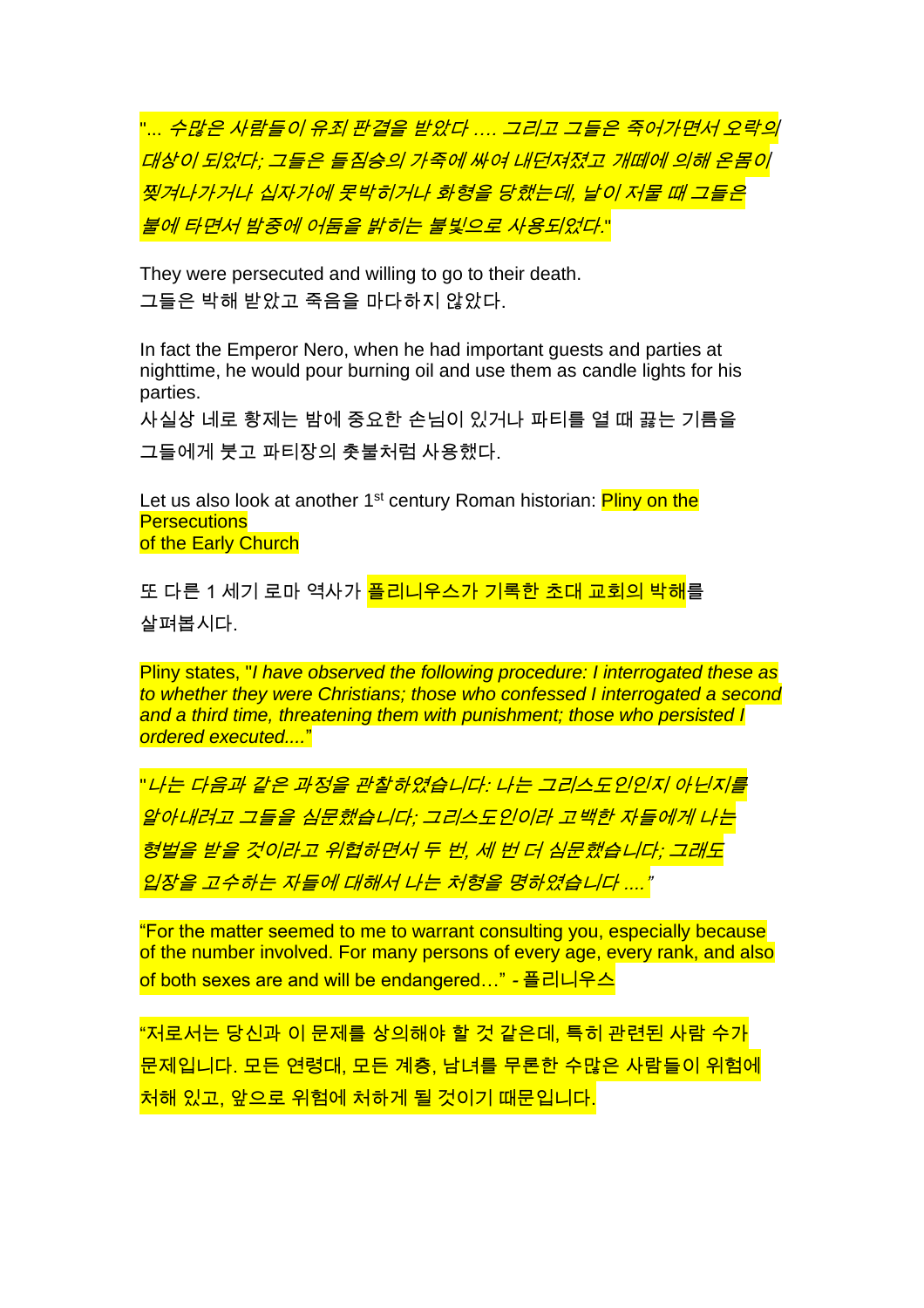You see, Pliny is saying that all Christians no matter who they were, what race, whether male or female, old or young, they were willing to go to their death for their belief in Jesus' life, death, and resurrection.

자, 플리니우스는 모든 그리스도인들이 어떤 사람이든 인종이나 남녀를 떠나 나이가 많든 어리든 예수의 생명, 죽음, 그리고 부활을 믿는 신앙 때문에 죽음을 마다하지 않았다고 말하고 있습니다.

The Early Church was willing to suffer because they witnessed Christ's suffering and death and His resurrection.

초대 교회는 그리스도의 고난과 죽음, 부활을 목격했기 때문에 이들은 기꺼이 고난을 받고자 했습니다.

- Peter was martyred around 66 AD
- $-$  90 % of apostles died painful deaths
- Paul was decapitated around the same time (circa 66 AD)
- James (brother of Jesus) was stoned to death around 62 AD in **Jerusalem**
- $-$  And we know about the persecution of the early church.

베드로는 서기 66 년에 처형 당했습니다.

- 사도들의 90%는 고통스럽게 죽었습니다.
- 바울은 이와 비슷한 시기 (서기 66 년)에 참수 당했습니다.
- 야고보 (예수님의 형제)는 서기 62 년에 예루살렘에서 돌에 맞아 죽었습니다. - 초대 교회의 박해

These acts of the Apostles are all testimony of the veracity of Jesus' suffering and death on the Cross and it is all in our history – this is not disputed by the top non-Christian historians today and top non-Christian historians back in the 1<sup>st</sup> and 2<sup>nd</sup> century.

사도들의 이러한 행동은 모두 예수님의 고난과 십자가상의 죽음이 진실임을 증거하는 것이며 이는 모두 우리 역사에 존재합니다. 이에 대해서는 오늘날 최고의 비그리스도인 역사가와 과거 1 세기와 2 세기 때의 최고의

비그리스도인 역사가들 모두 논쟁하지 않습니다.

They -- Tacitus and Pliny and many others-- wrote about them, 그들은 <mark>이런 사실을</mark> 기록했고, 타키투스와 플리니우스와 다른 많은 역사가들이 기록했습니다.

These were most accurate historians of their time period.

이 사람들은 당대 가장 정확한 역사가들이었습니다.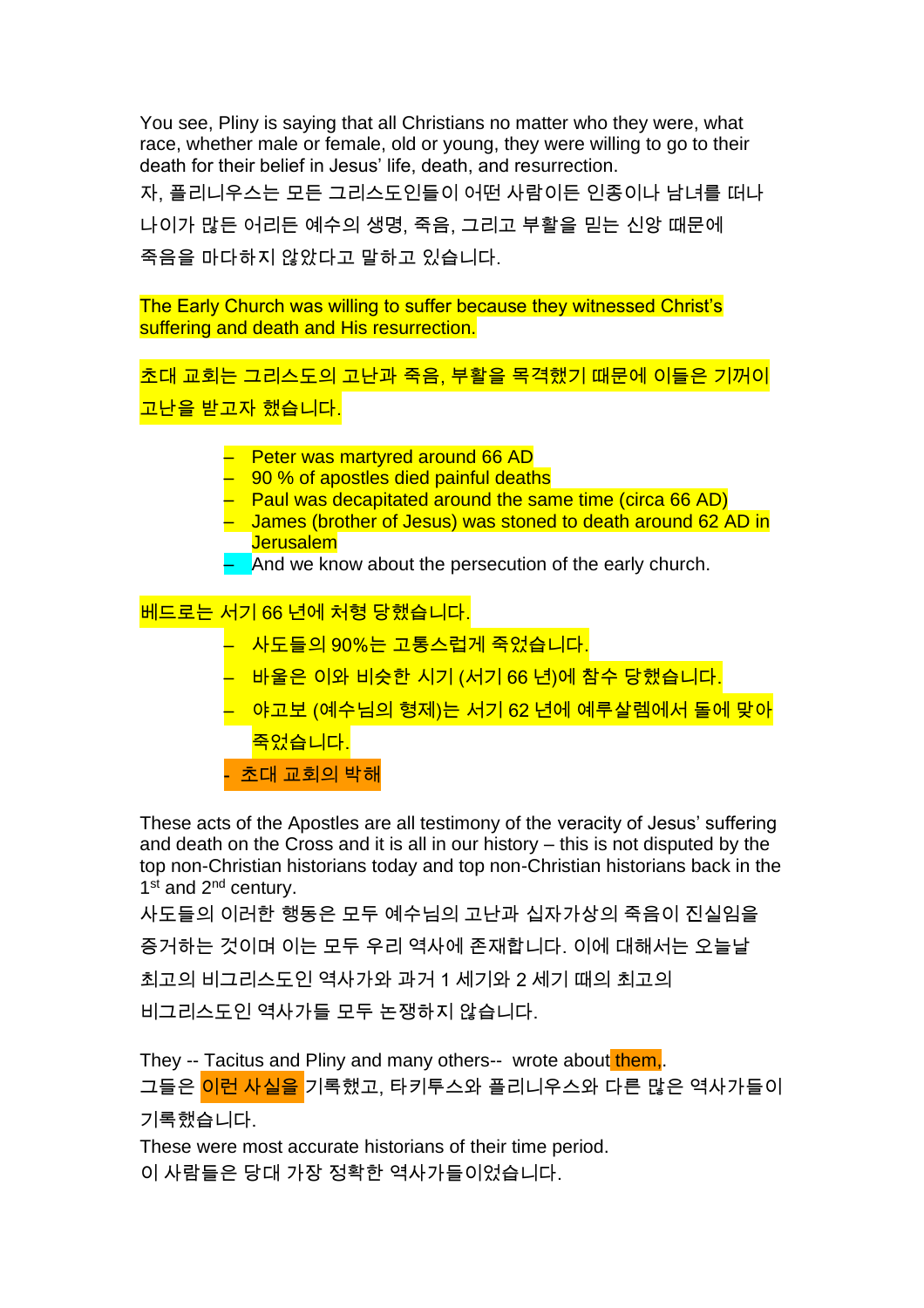Another martyr mentioned in the Acts of the Apostles is Stephen.

사도행전이 언급하는 또 다른 순교자는 스데반입니다.

Remember Deacon Stephen was the first Christian martyr and as he was being unfairly tried, persecuted, and murdered for being a Christian by the Jewish religious leaders – including Saul.

스데반 집사는 첫번째 그리스도인 순교자였다는 점을 기억하십시오.

그가 그리스도인이라는 이유로 사울을 포함한 유대인 종교지도자들에게 의해

부당하게 재판 받고 처형 당해 죽임 당할 때

These Jews thought they were the good guys killing the supposed bad guy, Stephen.

이 유대인들은 자신들이 나쁜 자를 죽이는 선한 사람이라고 생각했습니다.

But in spite of his unfair trial, his undeserved persecution and horrendous death, what did Stephen say before he would be stoned to death? 하지만 부당한 재판 억울한 처형, 끔찍한 죽임을 당했음에도 스데반은 돌에 맞아 죽기 전 무슨 말을 했나요?

## Acts 7: 59,60

While they were stoning him, Stephen prayed, "Lord Jesus, receive my spirit." Then he fell on his knees and cried out, "Lord, do not hold this sin against them." When he had said this, he fell asleep.

사도행전 7: 59,60

그들이 돌로 스데반을 치니 스데반이 부르짖어 이르되 "주 예수여 내 영혼을 받으시옵소서" 하고 무릎을 꿇고 크게 불러 이르되 "주여 이 죄를 그들에게 돌리지 마옵소서" 이 말을 하고 자니라

You see Stephen was not interested in vengeance but forgiveness – even of his enemies who would take his life.

자, 스데반은 복수가 아닌 용서, 자신의 생명을 빼앗는 원수를 용서하는 것에 관심 있었습니다.

Stephen's words echo that of another person who had died earlier to him. 스데반의 말은 그보다 먼저 죽었던 어떤 사람의 말을 되풀이한 것입니다. Do you know who that person is?

그 사람이 누군지 여러분은 아시나요?

Yes, that person is Jesus. 네, 그분은 예수님입니다.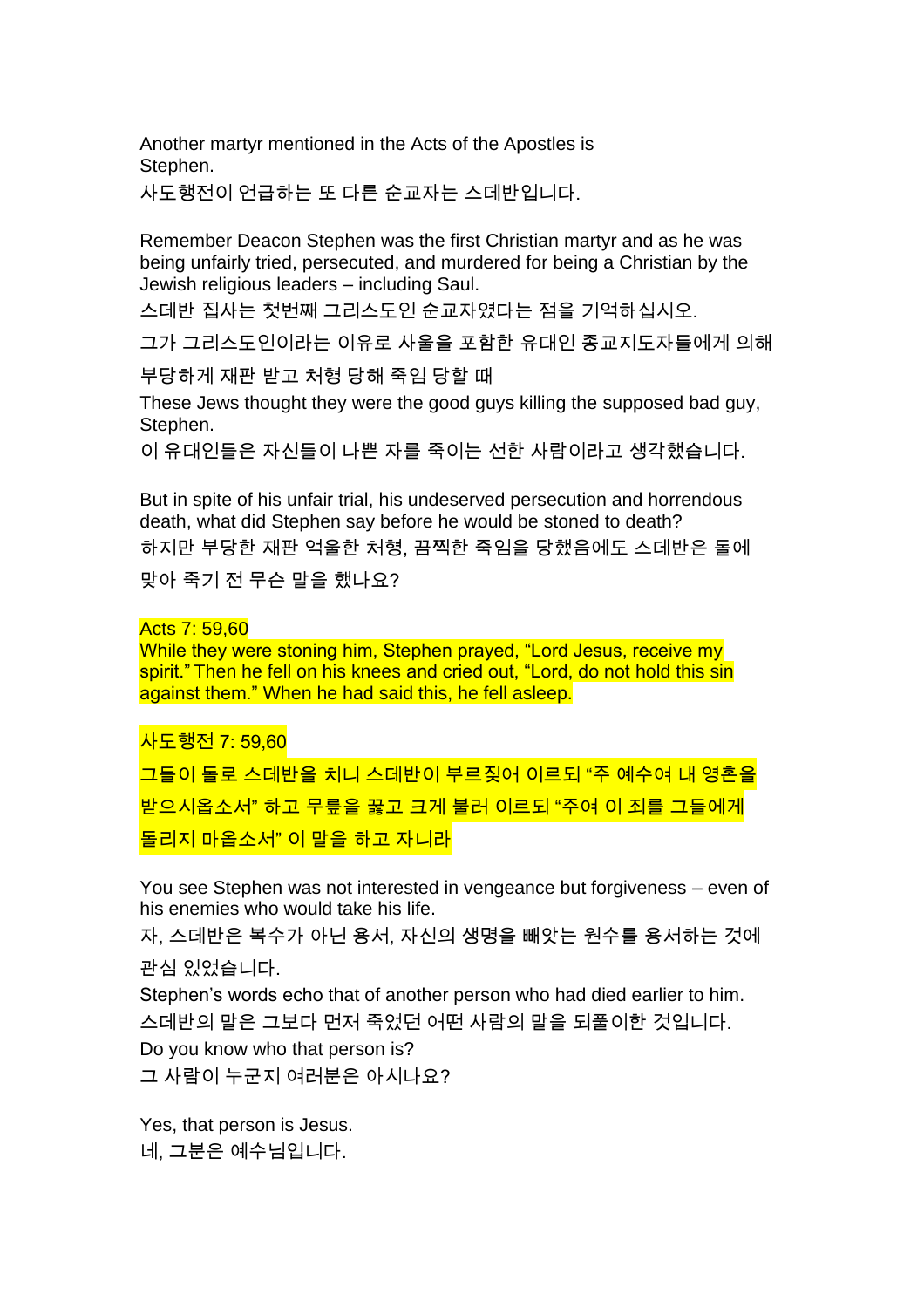On the cross, 십자가상의 예수님은,

As both Jew and Gentile tortured and beat Jesus and nailed him to a cross to suffer and die, what did Jesus say about his enemies? 유대인과 이방인이 모두 예수님을 고문하고 때리고 십자가에 못 박아 고통 속에 죽어가게 했을 때 예수님은 그 원수들에 대해 무슨 말씀을 하셨나요?

Jesus said, "Father, forgive them, for they do not know what they are doing." Luke 23:34

이에 예수께서 이르시되 "아버지 저들을 사하여 주옵소서 자기들이 하는 것을 알지 못함이니이다" 하시더라 누가복음 23:34

Brothers and Sisters,

when Jesus says "forgive them" Jesus is talking about us. We are the ones who need forgiveness.

형제 자매 여러분, 예수님께서 "저들을 용서하여 주옵소서"라고 말할 때 우리에 대해 말씀하시는 겁니다. 우리가 용서 받아야 할 사람들입니다.

We are the ones who put him on the cross. 우리가 그를 십자가에 못 박은 사람들입니다.

You see, Saul realized that he was the bad guy and persecuted Jesus. 이제, 사울은 자신이 나쁜 사람이고 예수님을 박해했다는 것을 깨달았습니다.

In the same way, let us realize that we are the bad guy and that we murdered Jesus. 마찬가지로 우리가 나쁜 사람이고 우리가 예수님을 죽였다는 것을 함께 깨달읍시다.

I urge you to repent and come to saving faith in Jesus Christ. 저는 여러분이 회개하고 예수 그리스도를 믿어 구원 받는 믿음으로 나아오실 것을 강력히 권고합니다.

Praise God, He is not like us, like us who desire to get revenge on our enemies.

하나님을 찬양합니다. 그는 우리와 같지 않고 원수에게 복수하기를 원하는 우리와 같지 않으십니다.

Praise God, for He is merciful and loving, desiring forgiveness.